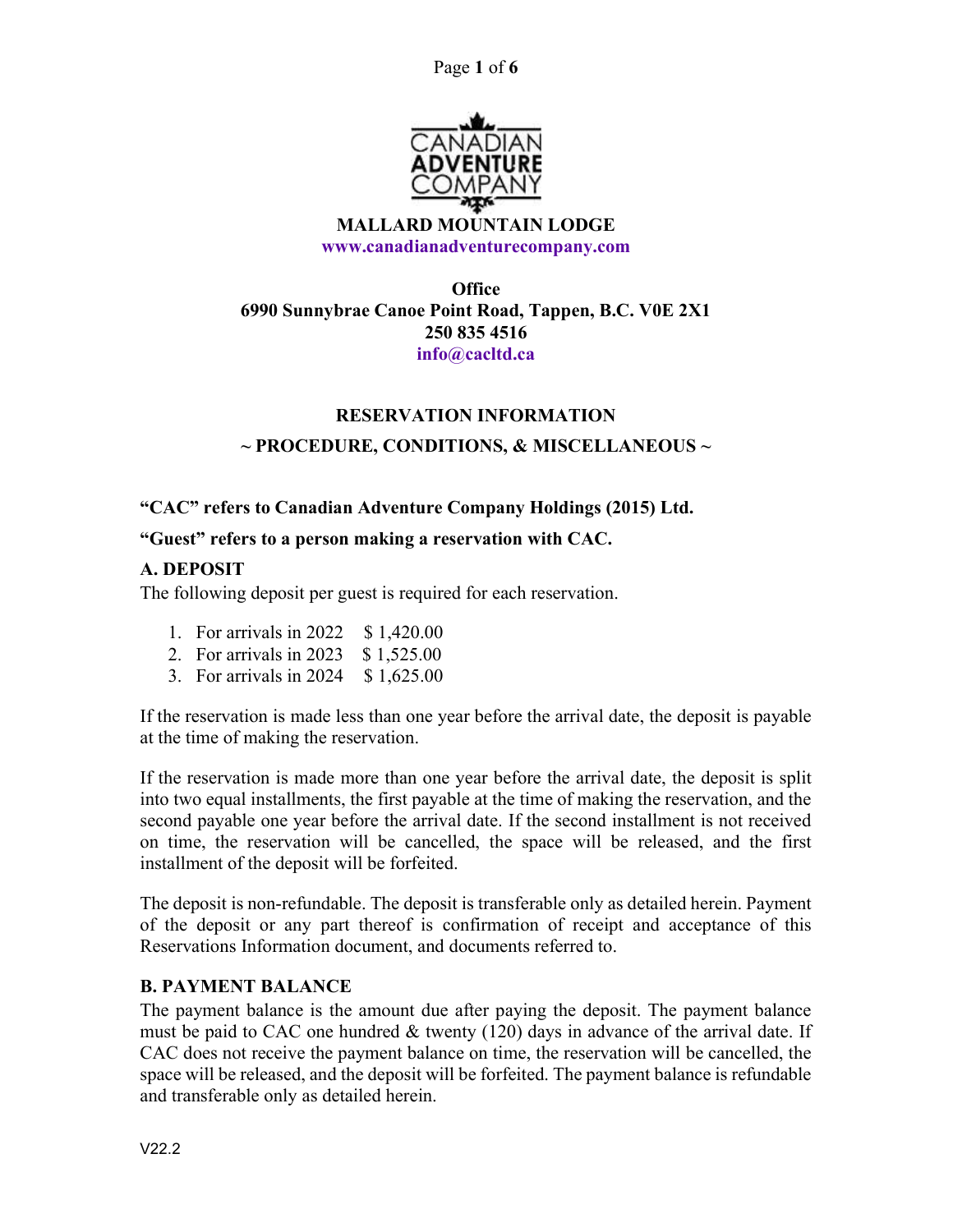## C. WAIVER

Guests need to sign a Waiver in person with CAC, to be provided to CAC before departure on the helicopter to the Lodge. A copy of the Waiver is viewable on CAC's website. CAC will provide the Waiver to the guest for signature. As part of Guest Registration (see below), guests must confirm that they have reviewed and accept the terms of the Waiver and agree to sign the Waiver as above.

## D. MAKING A RESERVATION, GUEST REGISTRATION, FUNDS, AND **CONFIRMATION**

Reservations may be made by CAC's website system, telephone, email or post mail. At that time, Guest Registration for completion by the guest will be provided to the guest. After CAC receives the completed Guest Registration, arrangements will be made for receipt by CAC of the funds due at that time, which at a minimum is the Deposit (or the first installment of the Deposit if the reservation is made more than one year before the arrival date). Reservations are confirmed upon receipt by CAC of the completed Guest Registration, and funds due at that time. The aforesaid Waiver, Guest Registration, this Reservations document, and documents referred to herein, contain the terms of the guest's booking and trip.

## E. CANCELLATION, TRANSFERS AND REFUNDS

- If a guest cancels a reservation, deposits and payment balances as defined herein may be transferred to another guest only if a substitute guest is found for the same reservation dates.
- If a guest cancels a reservation, the payment balance as defined herein is refundable only if a substitute guest is found for the same reservation dates.
- If the guest's vacation is interrupted for any reason attributable to the guest, including injury to the guest, this is treated as a cancellation by the guest.
- Substitute guests may be found by either CAC or the guest. A substitute guest is "found" when a reservation is confirmed by CAC for that substitute for the same reservation dates. For purposes of determining eligibility for refunds or transfers, substitute guests found by the guest will be assigned specifically to the guest, and substitute guests found by CAC will be assigned to the guest in the same sequence as all guests' cancellation notices are received by CAC. Guests cannot claim as a substitute guest found by the guest someone previously reserved with CAC for the dates involved. Substitute guests found by CAC do not include persons CAC could have accommodated regardless of the guest's cancellation. CAC does not promise that a substitute guest will be found for any cancellation.
- Notwithstanding anything else herein contained, deposit and payment balance transfers, and payment balance refunds, as aforesaid, are not available if a guest cancels a reservation within 4 weeks of the start of the reservation.
- CAC reserves the right to cancel any reservation, or portion thereof, at any time, for any reason, including mechanical failure on the part of CAC's equipment or facilities. CAC's liability is limited to providing a credit for all payments made by the guest to CAC, in proportion to the percent of the reservation that is cancelled by CAC. The credit has no cash value, can only be used against the cost of future reservations with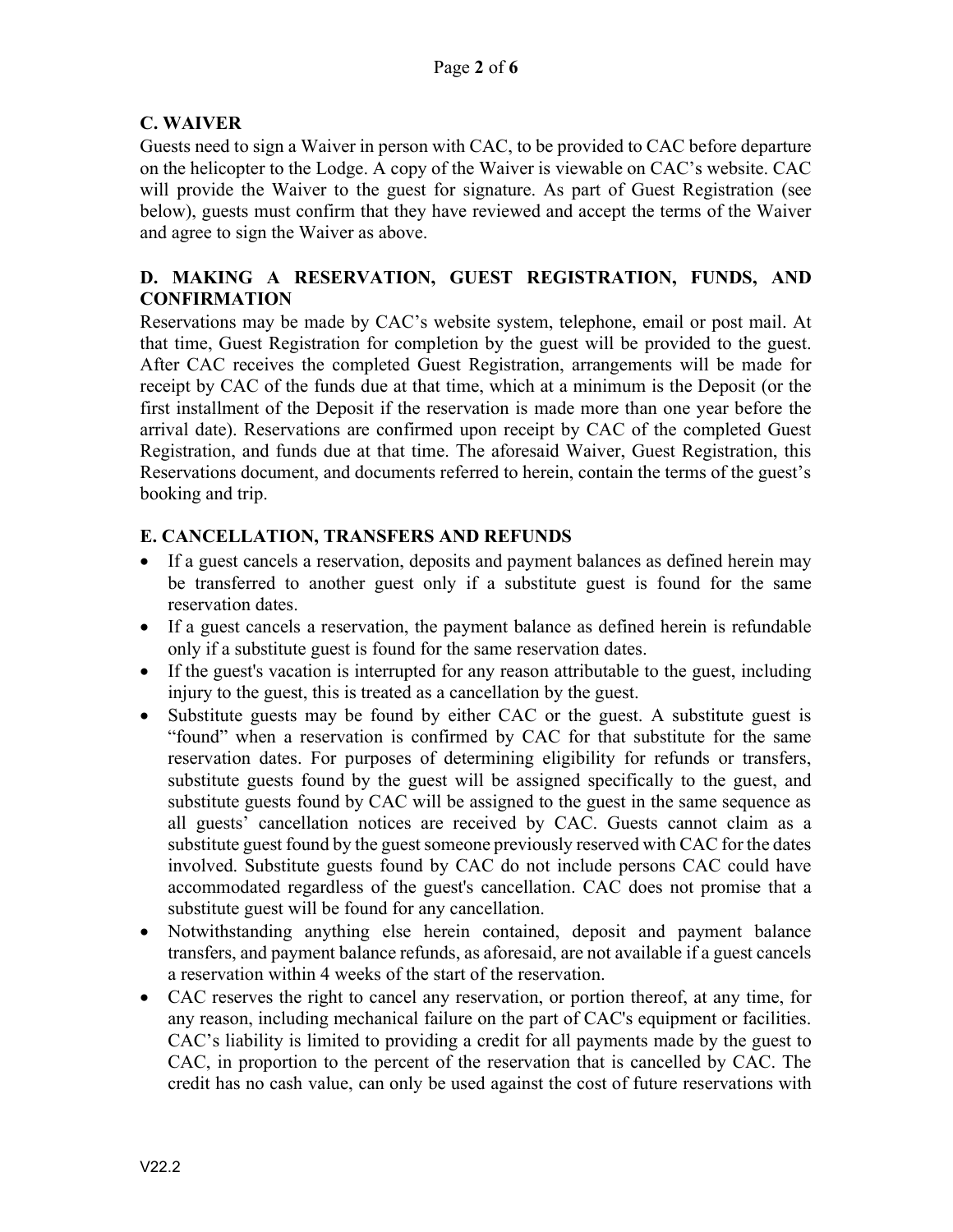CAC, without time limit, and may be assigned by the guest to another party. CAC is not responsible for a guest's inconvenience, damages or expenses.

 Except where initiated by CAC cancelling a reservation, any substitution for a guest, or change in a confirmed reservation, requires payment to CAC of an administrative fee of \$195.00 plus taxes.

## F. FORM & PLACE FOR PAYMENTS & NOTICES

All payments must be to CAC's Office, in Canadian Dollars, and all notices must be in writing and received in CAC's Office.

## G. ARRIVAL

It is the guest's responsibility to arrive at the location and on the dates and times outlined in the confirmation and itinerary that CAC will provide the guest.

#### H. INSURANCE & EMERGENCY ASSISTANCE

- Emergency assistance is only by helicopter.
- From an insurance agent of the guest's choice, CAC recommends that the guest purchase trip cancellation insurance to cover all costs and losses associated with the guest being unable to use their reservation in whole or in part and however caused; insurance to cover hospital and helicopter ambulance evacuation expenses; and insurance to cover loss of baggage, skis, and personal belongings. The guest should ensure that insurance covers loss while the guest is in British Columbia, Canada, and while the guest is in transit to and from British Columbia.
- In the event an injured or sick guest requires assistance, the cost of that assistance is the responsibility of the guest.

## I. SAFETY & SITE MANAGEMENT POLICIES

When required for the guest's safety, for site management, or for any other reason of CAC, CAC personnel will give instructions which must be followed.

## J. PHOTOGRAPHY

Guests consent to: (1) CAC staff, contractors  $\&$  other guests taking images of the guest (including any motion picture or still photographs of their likeness, poses, acts & appearances or sound records of their voice) (herein collectively called "Images"); (2) cropping , altering or modify Images & combining such Images with other images, text, audio recordings & graphics; and (3) using the Images for any purposes or publication without notice to the guest in connection with promotion and/or marketing of CAC.

## K. WHOLE LODGE RESERVATION

CAC will not add other guests to a group that purchases the whole Lodge capacity.

## L. GENERAL INFORMATION

• CAC has wifi internet & a satellite phone at the Lodge. Connectivity is dependent on weather  $\&$  on satellite locations  $\&$  can be intermittent. Wifi is free. Streaming and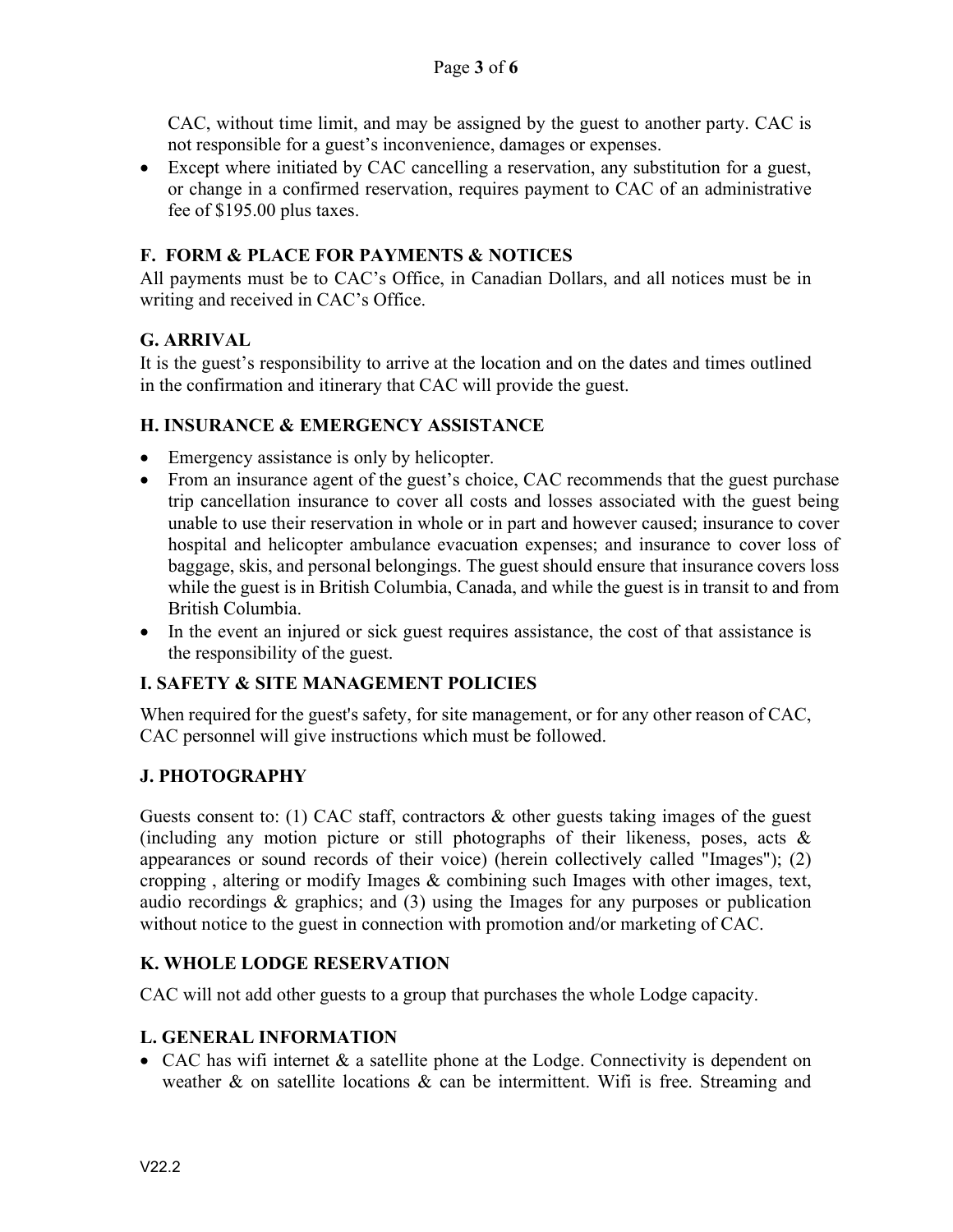downloading large files, videos, or music is not allowed. The phone is not left on continuously. Guests can use the phone to call out (charges per minute of use apply).

- Guests may bring whatever communication equipment they wish. If guests bring VHF radios, they must get our approval for the frequency you use to ensure your use does not interfere with CAC VHF radio use.
- $\bullet$  The Lodge is at 6,400 ft (1,920 meters). The use of helicopters for access creates a rapid change in elevation. In some cases, particularly if strenuous exercise is done immediately upon our reaching the higher elevation, people will experience a form of Mountain Sickness called Acute Mountain Sickness (AMS). We try to avoid strenuous exercise on arrival and try to take it easy for the first  $\frac{1}{2}$  day.
- Weather, snow conditions, atmospheric conditions, and ground conditions are not predictable, and are not matters for which CAC is responsible, whether for refunds, expenses or otherwise.

#### M. GENERAL ITINERARY (YOUR SPECIFIC DATED ITINERARY WILL BE PROVIDED WHEN YOU MAKE YOUR RESERVATION.)

- Upon request, we will assist you with accommodation arrangements and travel arrangements.
- Weather, atmospheric conditions and mechanical issues can delay helicopter flights and travel in general. If helicopter flights to or from the Lodge are delayed, guests at the Lodge, and guests heading to the Lodge, will be delayed. CAC is not responsible for a guest's inconvenience, damages or expenses, & no refund is provided. This is one reason why trip insurance is recommended, as above.
- The staging point is the place from which our flight to the Lodge will begin, and the place to which we will be flown at the end of the trip. The staging point is Valemount.
- The "set out" day is the day you travel by helicopter from the staging point to the Lodge. The "pick up" day is the day you travel by helicopter from the Lodge back to the staging point.
- For helicopter travel to and from the Lodge, wear your outdoor clothes including your boots (in winter, as if you were going to go skiing or boarding; in summer, as if you were going hiking).
- You must be at the staging point on time on the set out day.
- We recommend that rather than travelling to the staging point on the set-out day that on the day before your set out day you arrive at the staging point and stay the night.
- Vehicles (and keys) will be left at the helicopter base at staging point during your stay at the Lodge.
- The flight between Valemount and the Lodge is usually about 30 minutes.
- Prior to going out on activities, we will have an orientation to review and discuss mountain and safety protocols and procedures.
- On the set-out day, at the Lodge, depending on the time and your energy, we will usually go out for an afternoon hike or ski/snowboard tour.
- **Breakfast is at 8AM.** Around 9:30 AM we will go ski  $\&$  snowboard touring or hiking. We usually take a lunch, rather than come back to the Lodge. We plan to get back to the Lodge around 4 PM (a little earlier in December & early January). Supper is around  $6:30 - 7:00$  PM.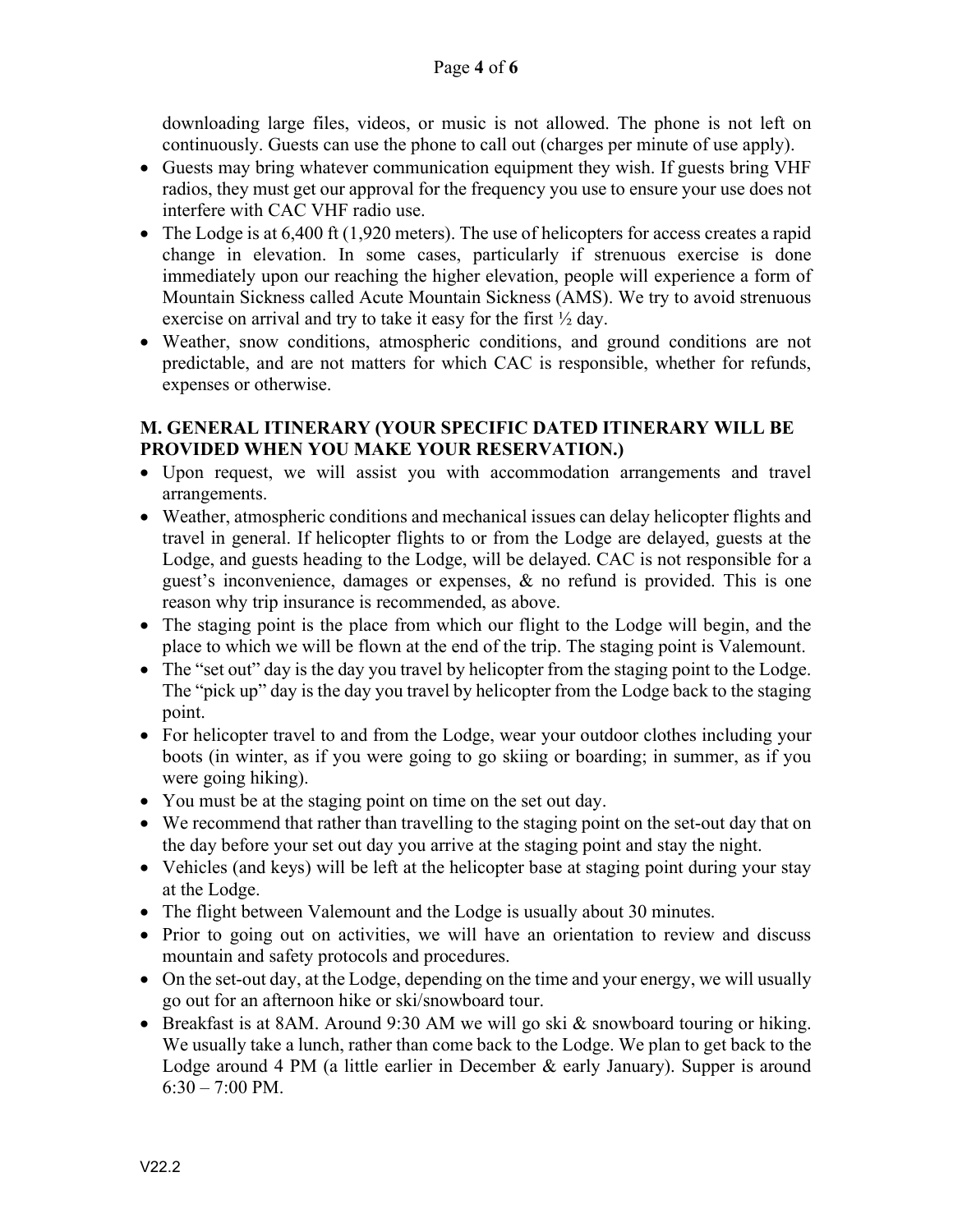- On the pickup day, departing guests do not go out ski/snowboard touring or hiking. Around mid to late morning, the helicopter will pick you up and take you back to the staging point.
- We recommend that flights and other travel arrangements from the staging point back to your home not be booked for the pickup day.

#### N. PACKING LIST ~ ITEMS TO BRING AND NOT BRING

This information is provided to guests in a separate document, entitled "PACKING FOR YOUR VACATION AND FOR FLYING IN THE HELICOPTER"

#### O. WEIGHT LIMIT, SIZE LIMIT & PACKING FOR HELICOPTER

This information is provided to guests in a separate document, entitled "PACKING FOR YOUR VACATION AND FOR FLYING IN THE HELICOPTER"

#### P. HELICOPTER FLIGHTS DIFFERENT THAN SCHEDULED ITINERARY

Any helicopters booked for a guest for flights different from those scheduled by CAC for the guest's itinerary are solely at the expense of the guest, regardless of other flights of CAC.

#### Q. SKILLS, EXPERIENCE, AND EQUIPMENT

- For the winter, skiers and snowboarders need at least intermediate backcountry touring ability.
- Snowboarders must us a split-snowboard (not snowshoes and a one-piece-snowboard). All snowboarders must carry collapsible poles in their packs to assist in crossing gentle terrain. All snowboarders must be sufficiently fit to handle the extra effort (as compared to skiing) that often accompanies backcountry snowboarding.
- For the summer, hikers need at least intermediate ability.
- You need to be in good physical condition and health.
- Notwithstanding the foregoing, groups reserving the entire Lodge capacity may be of any ability level, provided they have discussed this with CAC at the time of reservation.
- Your winter equipment and clothing need to be in good condition and suitable for powder snow in the backcountry and varied weather conditions. Your hiking equipment and clothing needs to be in good condition and suitable for varied terrain and weather conditions.

#### S. DISCOUNTS AND SPECIALS

Discounts and special pricing, which CAC may offer from time to time, are only available to retail guests.